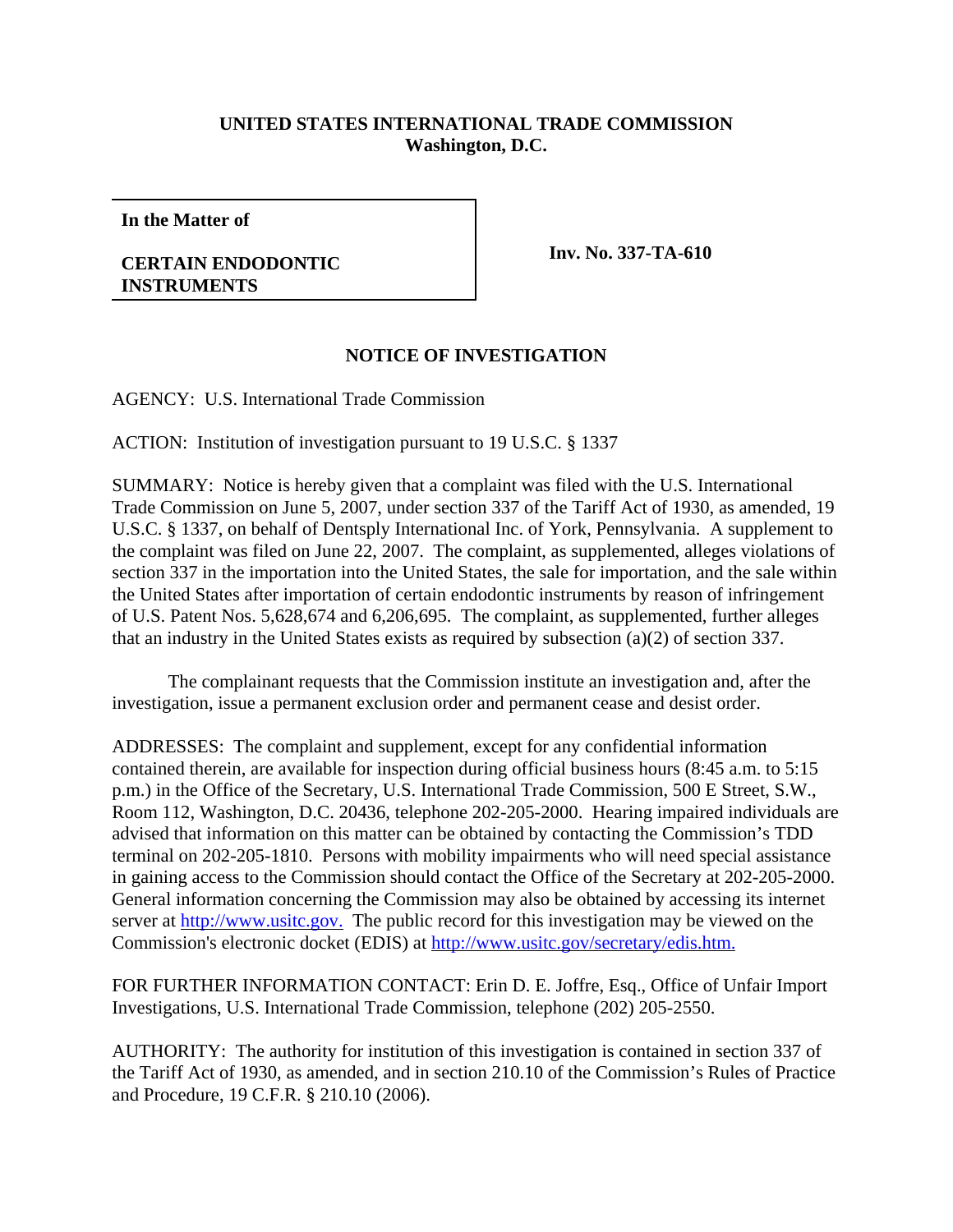SCOPE OF INVESTIGATION: Having considered the complaint and supplement, the U.S. International Trade Commission, on June 27, 2007, ORDERED THAT –

(1) Pursuant to subsection (b) of section 337 of the Tariff Act of 1930, as amended, an investigation be instituted to determine whether there is a violation of subsection (a)(1)(B) of section 337 in the importation into the United States, the sale for importation, or the sale within the United States after importation of certain endodontic instruments by reason of infringement of one or more of claims 1-3, and 5 of U.S. Patent No. 5,628,674 and claim 2 of U.S. Patent No. 6,206,695, and whether an industry in the United States exists as required by subsection (a)(2) of section 337;

(2) For the purpose of the investigation so instituted, the following are hereby named as parties upon which this notice of investigation shall be served:

(a) The complainant is  $-$ 

Dentsply International Inc. Susquehanna Commerce Center 221 West Philadelphia Street York, Pennsylvania 17405

(b) The respondents are the following entities alleged to be in violation of section 337, and are the parties upon which the complaint, as supplemented, is to be served:

> Guidance Endodontics, LLC 7520 Montgomery Blvd NE Suite E-1 Albuquerque, New Mexico 87109

Micro Mega International Manufactures BP 1353 - 5-12, rue du Tunnel 25006 Besancon cedex France

(c) The Commission investigative attorney, party to this investigation, is Erin D. E. Joffre, Esq., Office of Unfair Import Investigations, U.S. International Trade Commission, 500 E Street, S.W., Room 401, Washington, D.C. 20436; and

(3) For the investigation so instituted, the Honorable Carl C. Charneski is designated as the presiding administrative law judge.

Responses to the complaint and the notice of investigation must be submitted by the named respondents in accordance with section 210.13 of the Commission's Rules of Practice and Procedure, 19 C.F.R. § 210.13. Pursuant to 19 C.F.R. §§ 201.16(d) and 210.13(a), such